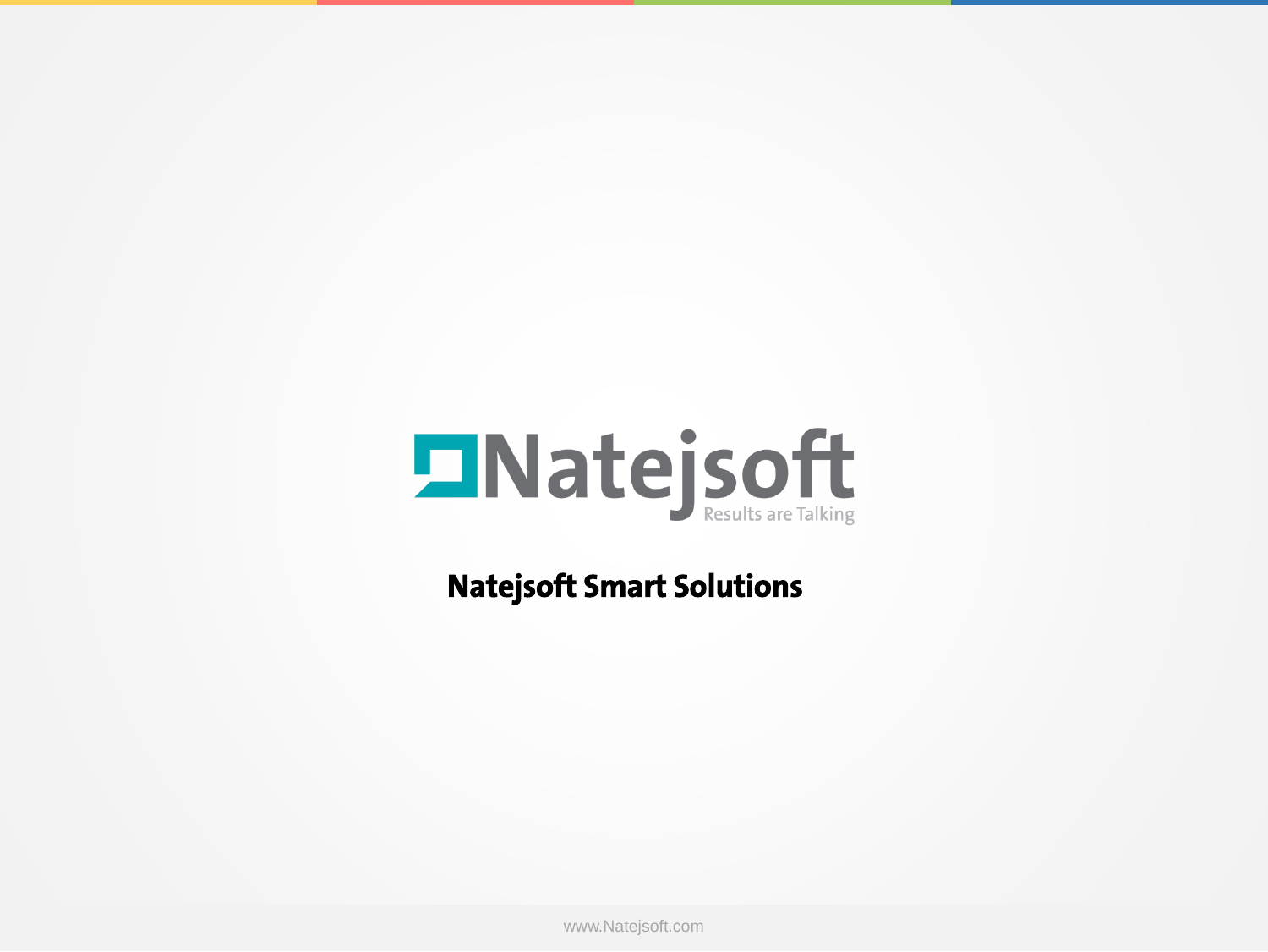**التواصل مع اإلدارة والموظفني**

**Chatting with management and employees**

**قسيمة الراتب**

**Review Salary Slip**

**كشف حساب**

**Account Statement**

**طلب سلفة**

**Payment Request**



**الرتابط مع األنظمة األخرى**

**Fully Integrated**

**طلب مغادرة**

**Leave Request**

**طلب إجازة Vacation Request**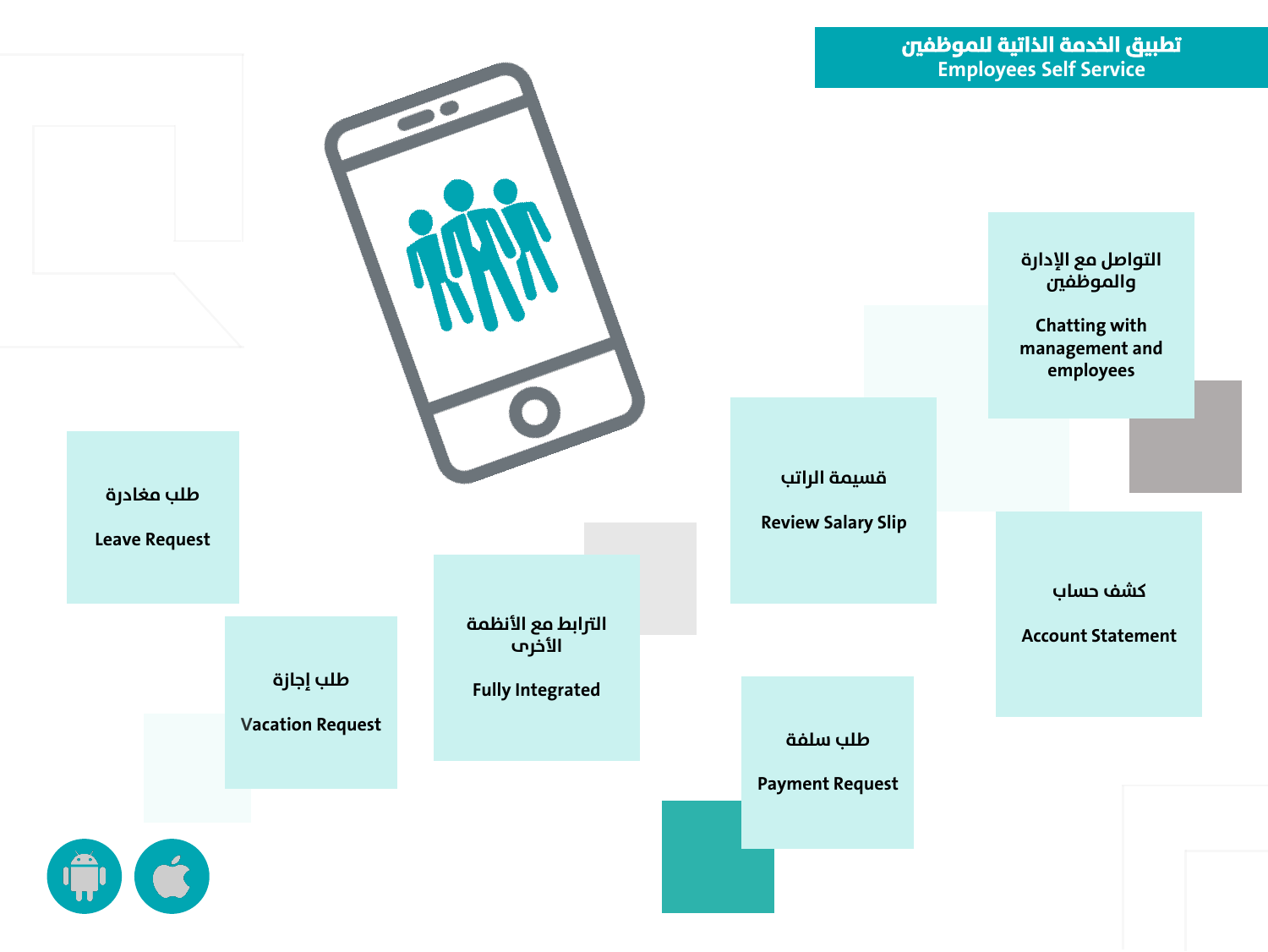## **تطبيق المحصلني Collectors Application**

**متابعة التحصيل وجرد الصناديق**

**Follow-up of Collection and Fund**

**تتتبع مسار المحصلني**

**Collectors Tracking**

**مراقبة اإليداعات البنكية**

**Monitoring Bank Deposits**

**متابعة التدفق النقدي**

**Follow-up Cash Flow**

> **الرتابط مع األنظمة األخرى**

> > **Fully Integrated**

**تقاريرر ولوحات تفاعلية**

**Reports and Dashboards**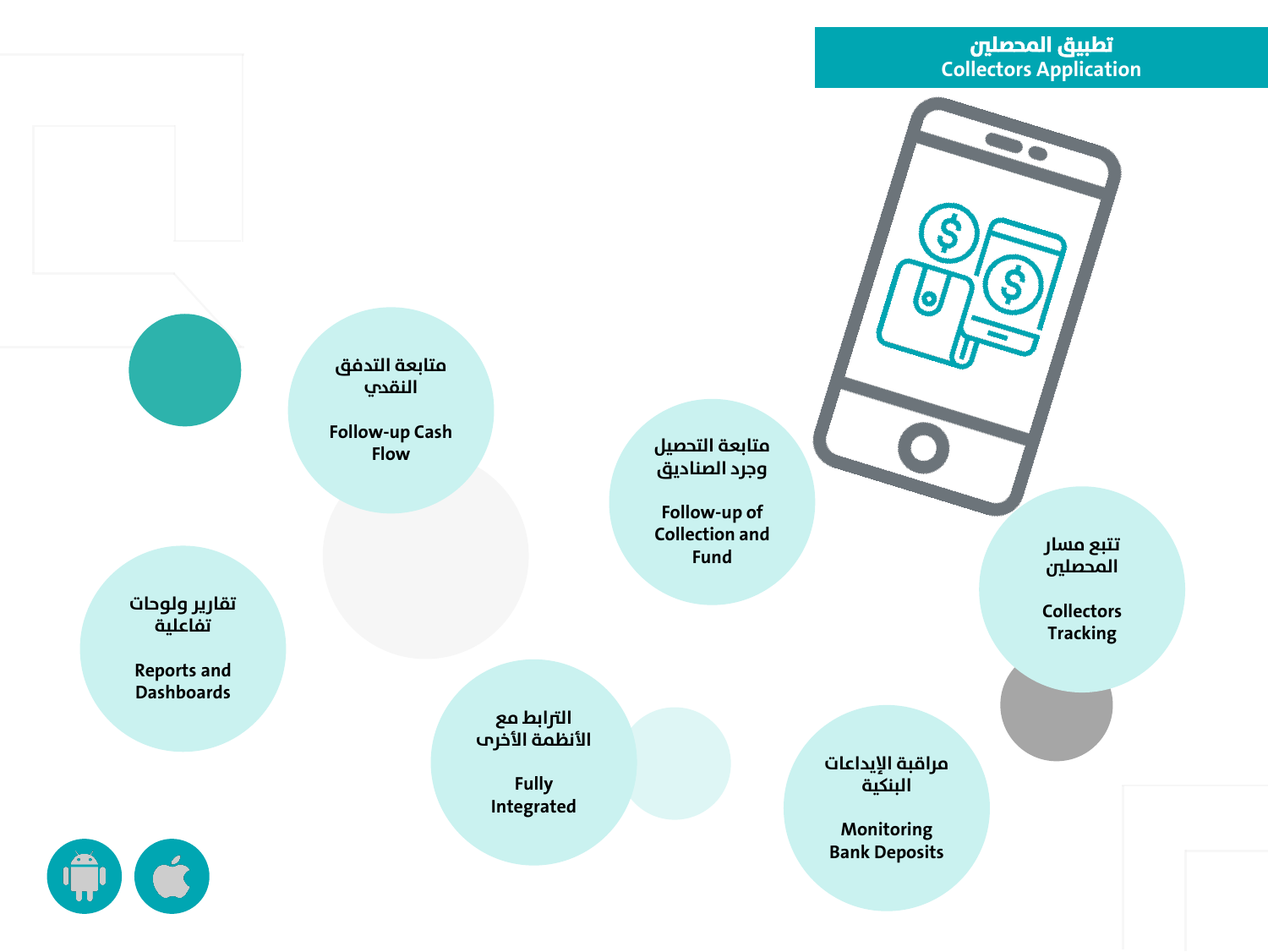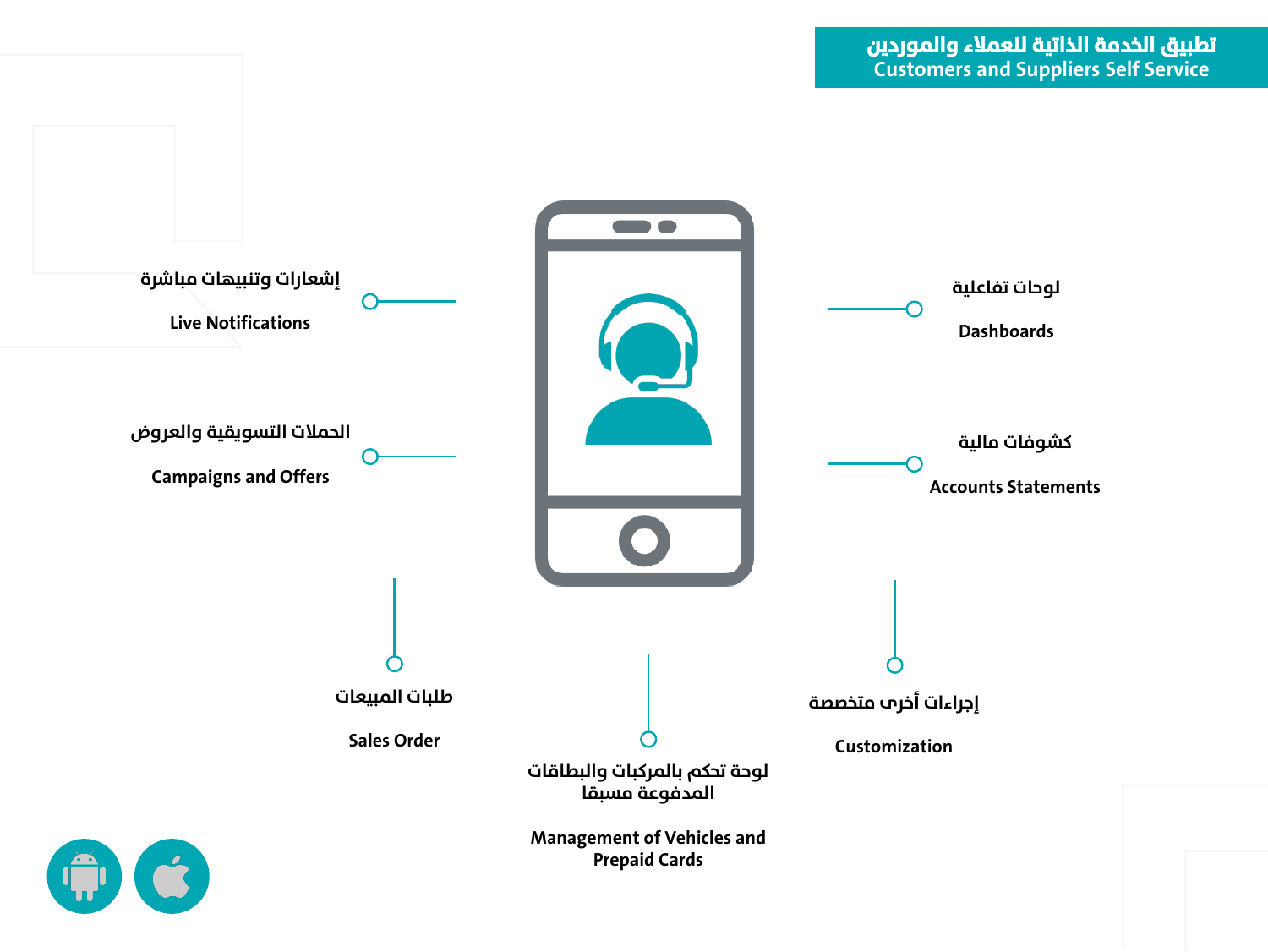

**ملخص المبيعات والمشرتيات Summery of Sales and Purchases**



**مراقبة الصناديق والتدفق النقدي Monitor Funds and Cash Flow**



**متابعة الذمم المدينة والدائنة Follow-up of Accounts Payable and Receivables**



**فوري Live**



**الرتابط والتركامل مع باقي األنظمة Fully Integrated**



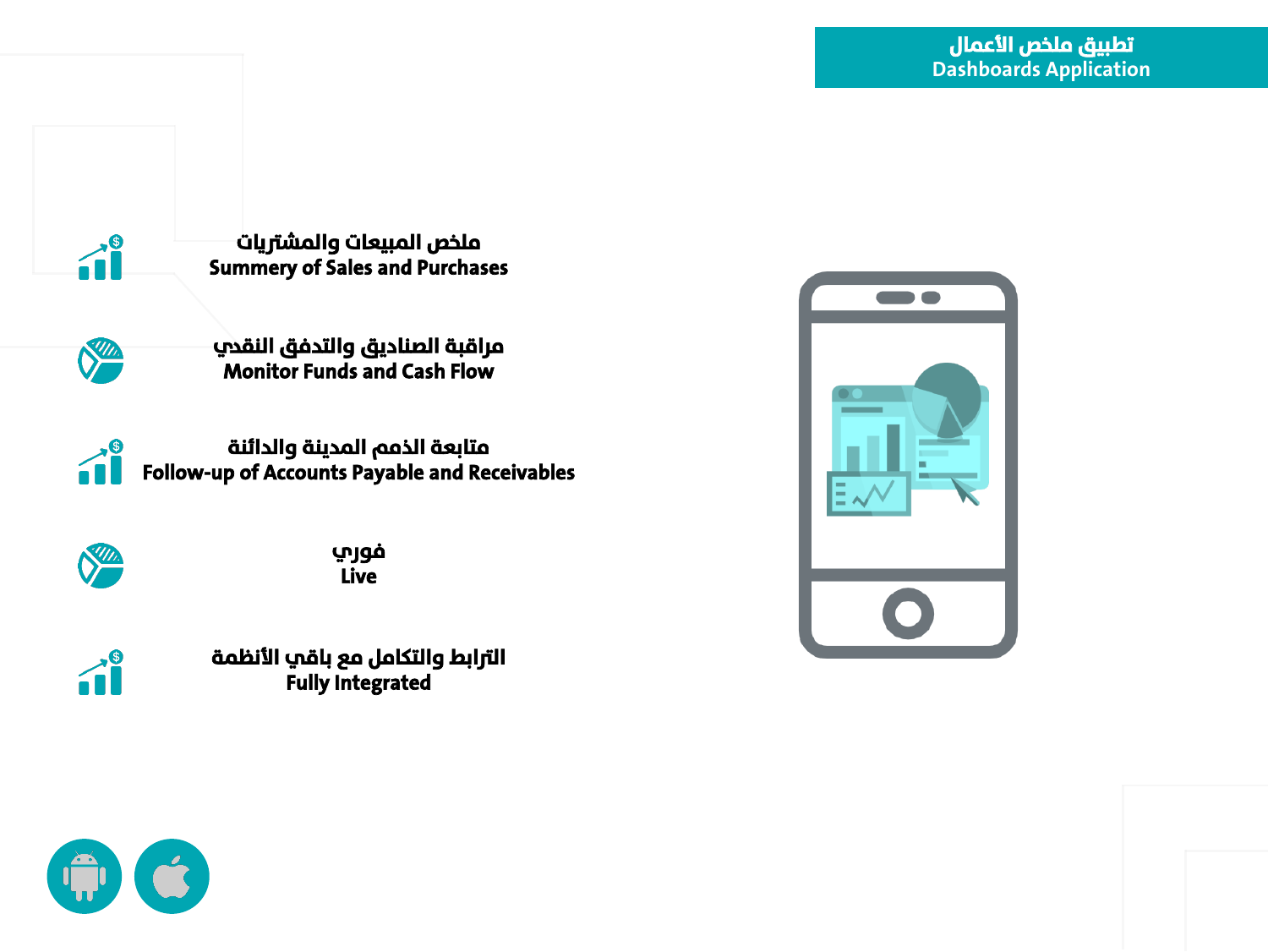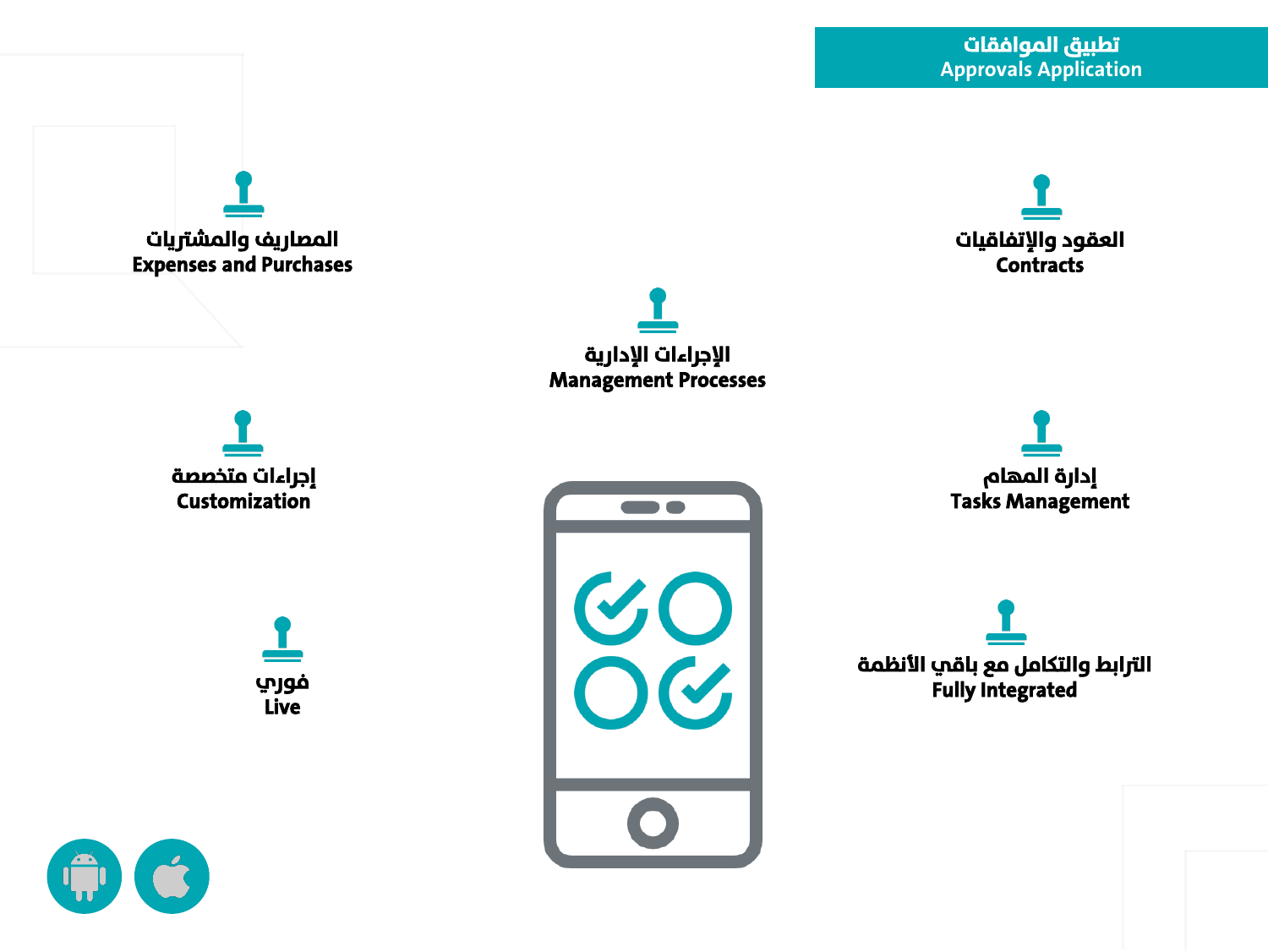**اخر العروض والحمالت التسويقية Campaigns and Offers**

> **الوصفة الذكية Smart Recipe**

**البحث عن األصناف وأسعارها Items Searching and Prices**

**والمزيد من الخدمات**

**And More**

**سجل خاص بالفحوصات الطبية Medical Record of Patient**

**التنبيه بنفاذ كمية األدوية التزود من جديد**

**Smart** Refill

**تذكري بمواعيد األدوية Reminder of Doses**

**الرتابط مع األنظمة األخرى Fully Integrated**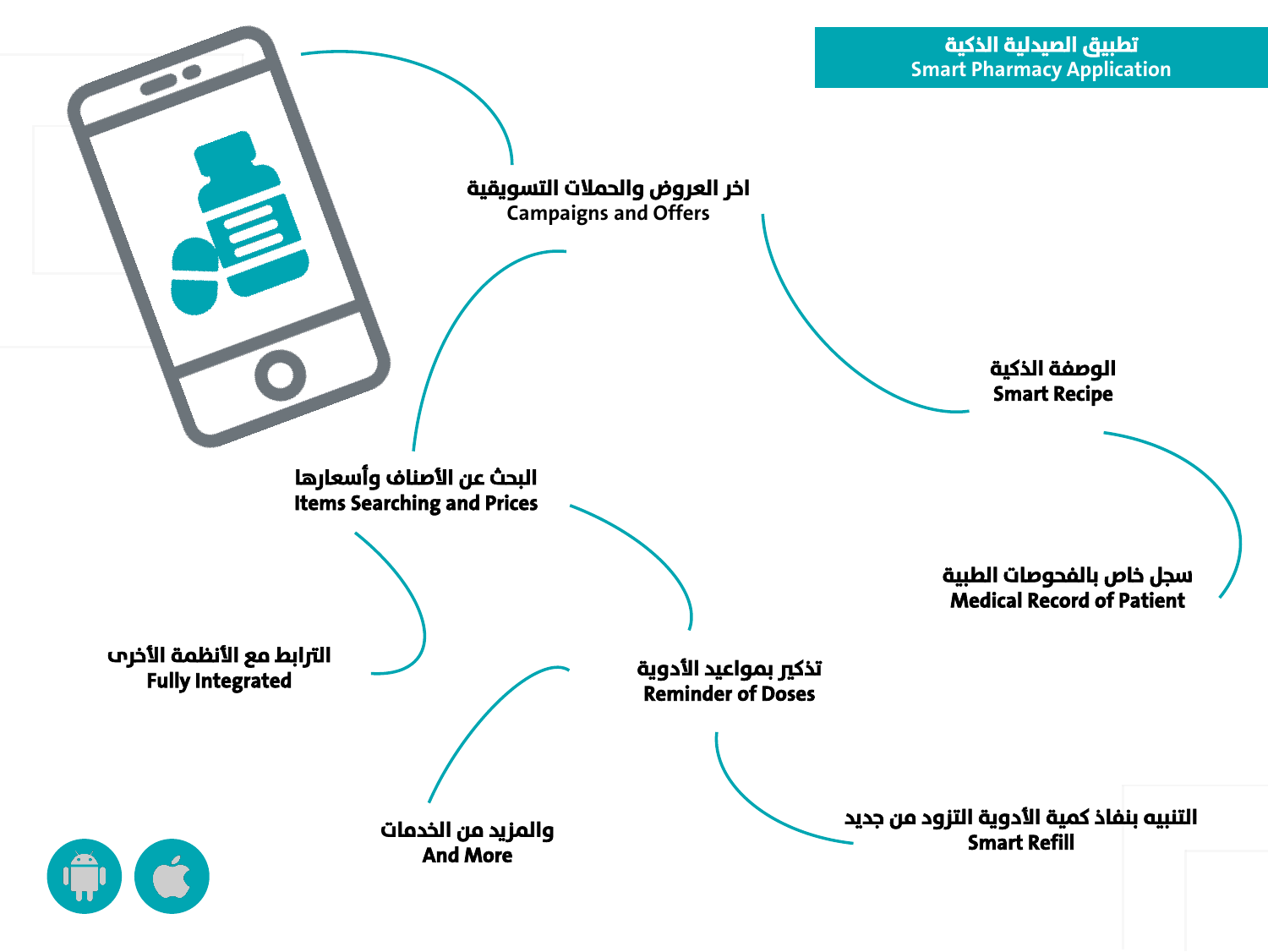lä **األنشطة والواجبات المدرسية Homework's and Activities**

**التواصل مع اإلدارة والمعلمني Communicate with Management and Teachers**

8 **التقويم الصفي والمدرسي Classroom and School Calendar**

**الحضور والغياب Students Attendance**

<u>is</u>

ö **الخطة الصفية األسبوعية Weekly Plan**

is<br> **متابعة الجوالت Tracking Tours of Buses**

> <u>is</u> **الدرجات Marks**

**اإلستبيانات Surveys**

<u>is</u>



**والمزيد من الخدمات And More**

**i** 

**الدفعات والحركات المالية Payments and Finance Transactions**

 $\ddot{\bullet}$ **مرفقات المواد والحصص الصفية Attachments of Subjects**

> ë **جدول الحصص Daily School Schedule**

**مالحظات المعلمني واإلدارة Teachers and Managements Notes**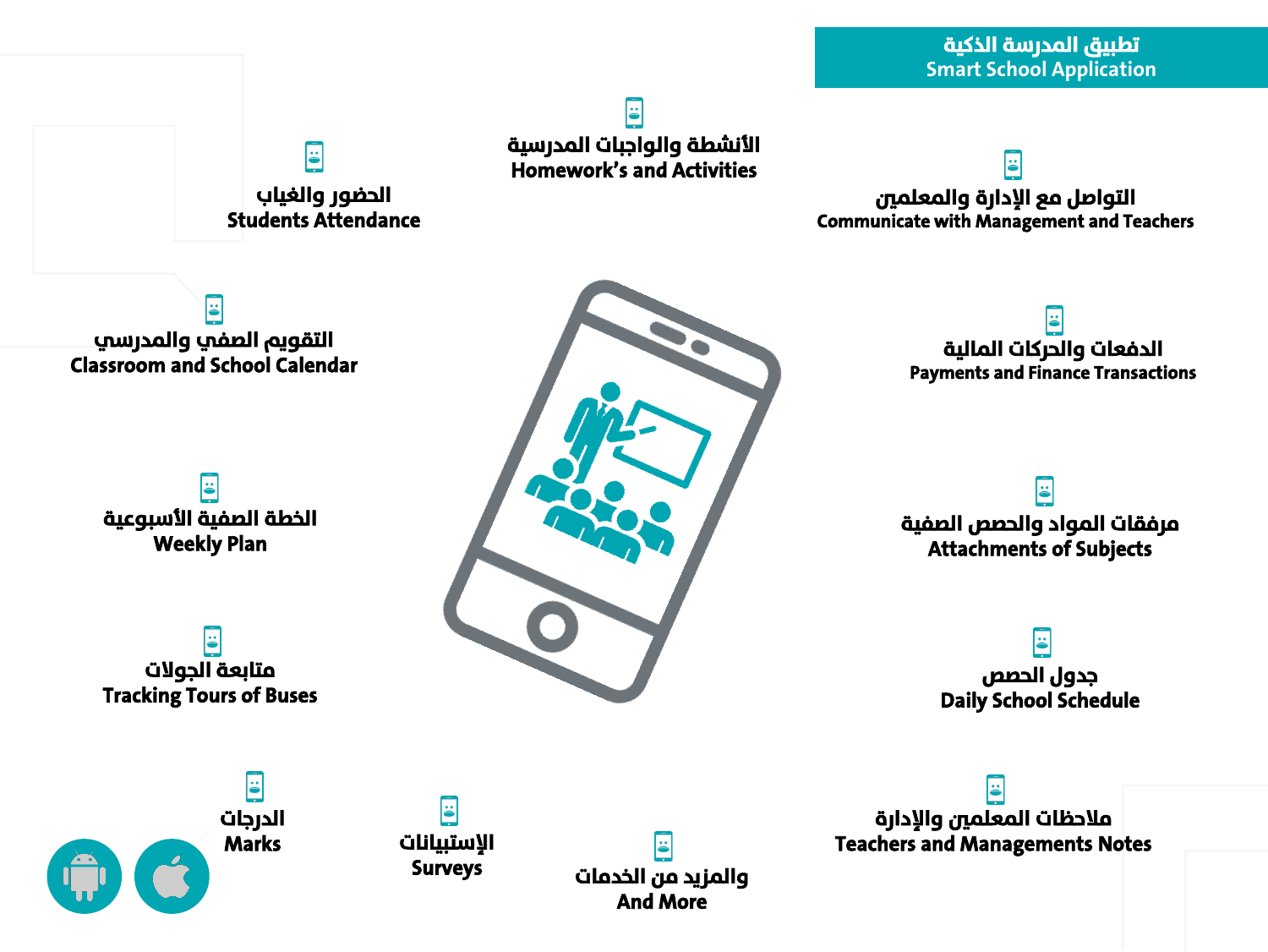**جدول الحصص الخاصة بكل معلم Schedule of Lessons for Each Teacher**

**تنبيهات وتذكري بمواعيد الحصص Reminder of Schedules**

**توجيه المعلم بمواقع الصفوف والشعب Track Classroom Locations**

> **الرتابط مع األنظمة األخرى Fully Integrated**



 $\bullet$ 

 $\bullet$ 

 $\bullet$ 





 $\bullet$ 

 $\bullet$ 

 $\bullet$ 

 $\bullet$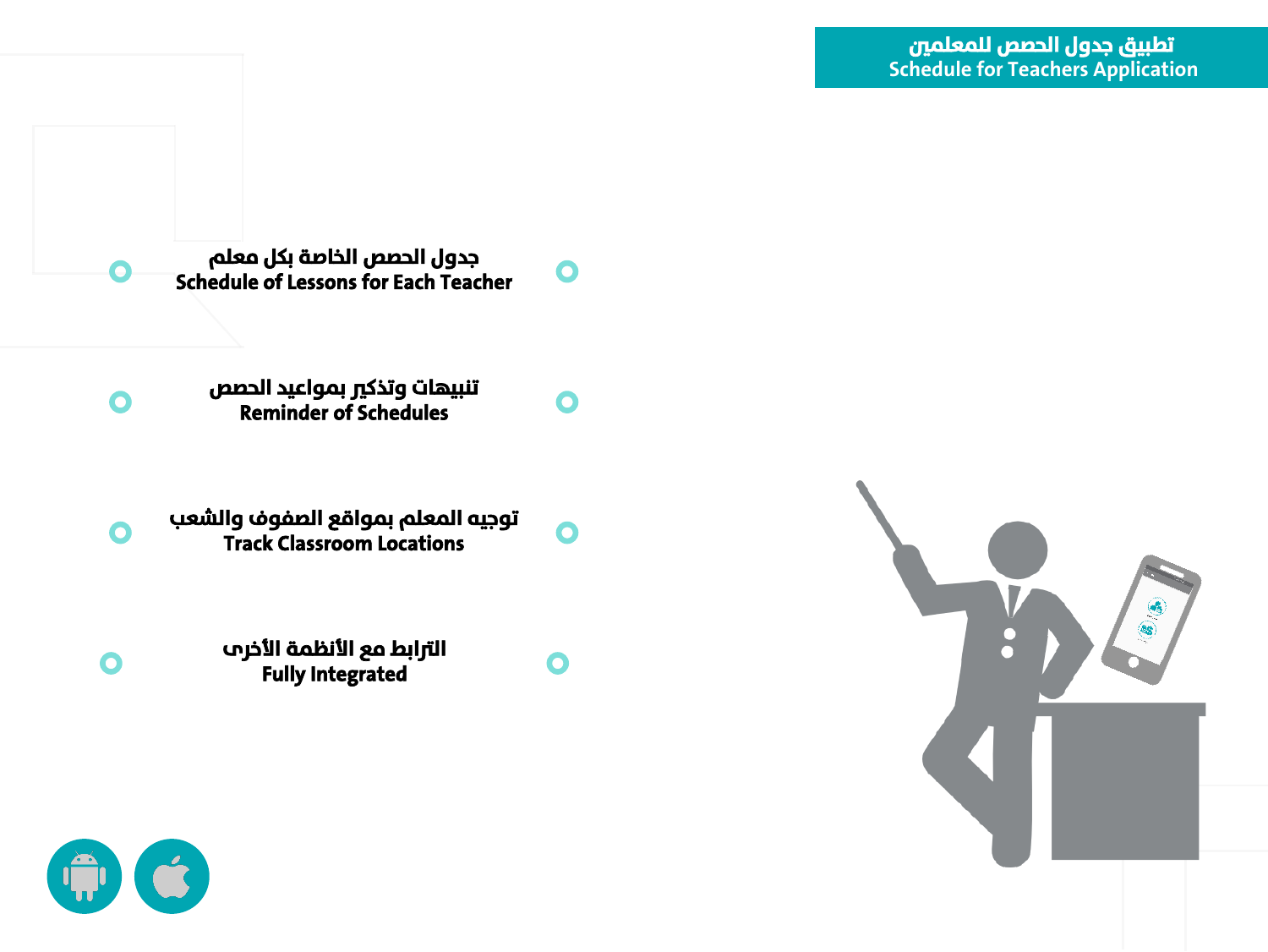**تطبيق اصطحاب وتوصيل الطالب Students Tours Application**



 $\bm{\Theta}$ 

**معرفة دقيقة بموقع وعنوان الطالب Accurate knowledge of the student's location and address**

**الية للتر كد من صعود الطالب في الحافلة والجولة الصحيحة A mechanism to make sure the student is on the right bus and tour**



 $\bm\Theta$ 

 $\bm{\Theta}$ 

 $\bm{\Theta}$ 

**تغري حالة الجولة للطالب من انتظار الى اخرى او العكس Changes status of student tour**

> **متابعه مباشرة من قبل األهل بموقع الطالب Online monitoring of student location**

**تنبيهات وتذكريات للمعنيتني على حاالت الجوالت والطالب Notifications and reminders**

> **الرتابط والتركامل مع األنظمة األخرى Fully integrated**



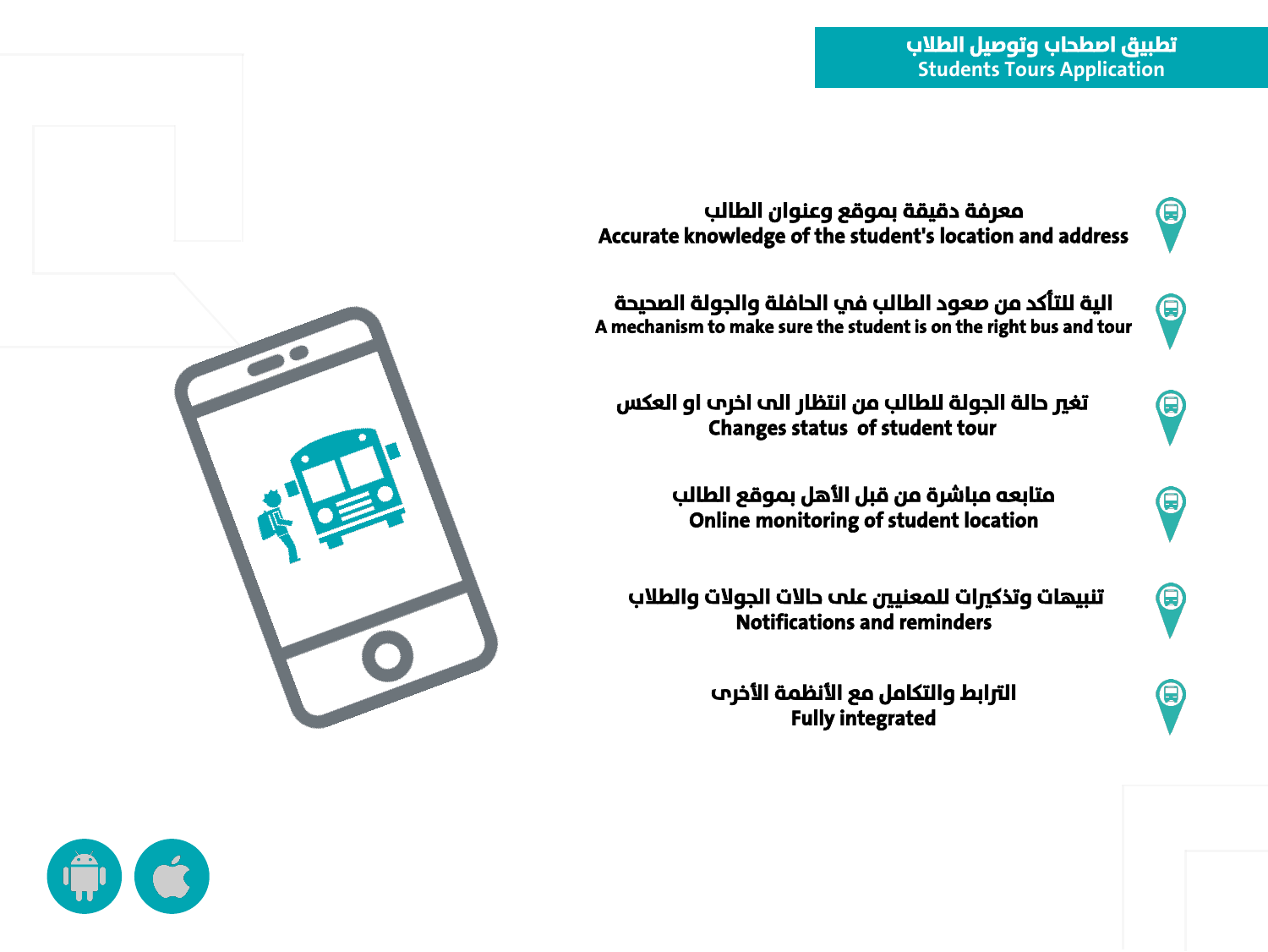**التعرف على الطالب عرب تقنيات موجات الراديو )RFID ) Student Identification Via RFID**

**إستعراض سجل مفصل عن حالة الطالب الصحية بشكل مباشر Live Review of clinical record of the student**

> **إرشادات للمعنيتني بالتعامل مع الحاالت المزمنة والطارئة Guidelines for chronic and emergency conditions**

**قائمة باألدوية المستخدمة من قبل الطالب List of drugs used by the student**

> **إستعراض التارير المرضي وزيارات العيادة الطبية Review of medical history and clinic visits**



**الرتابط والتركامل مع األنظمة األخرى Fully integrated**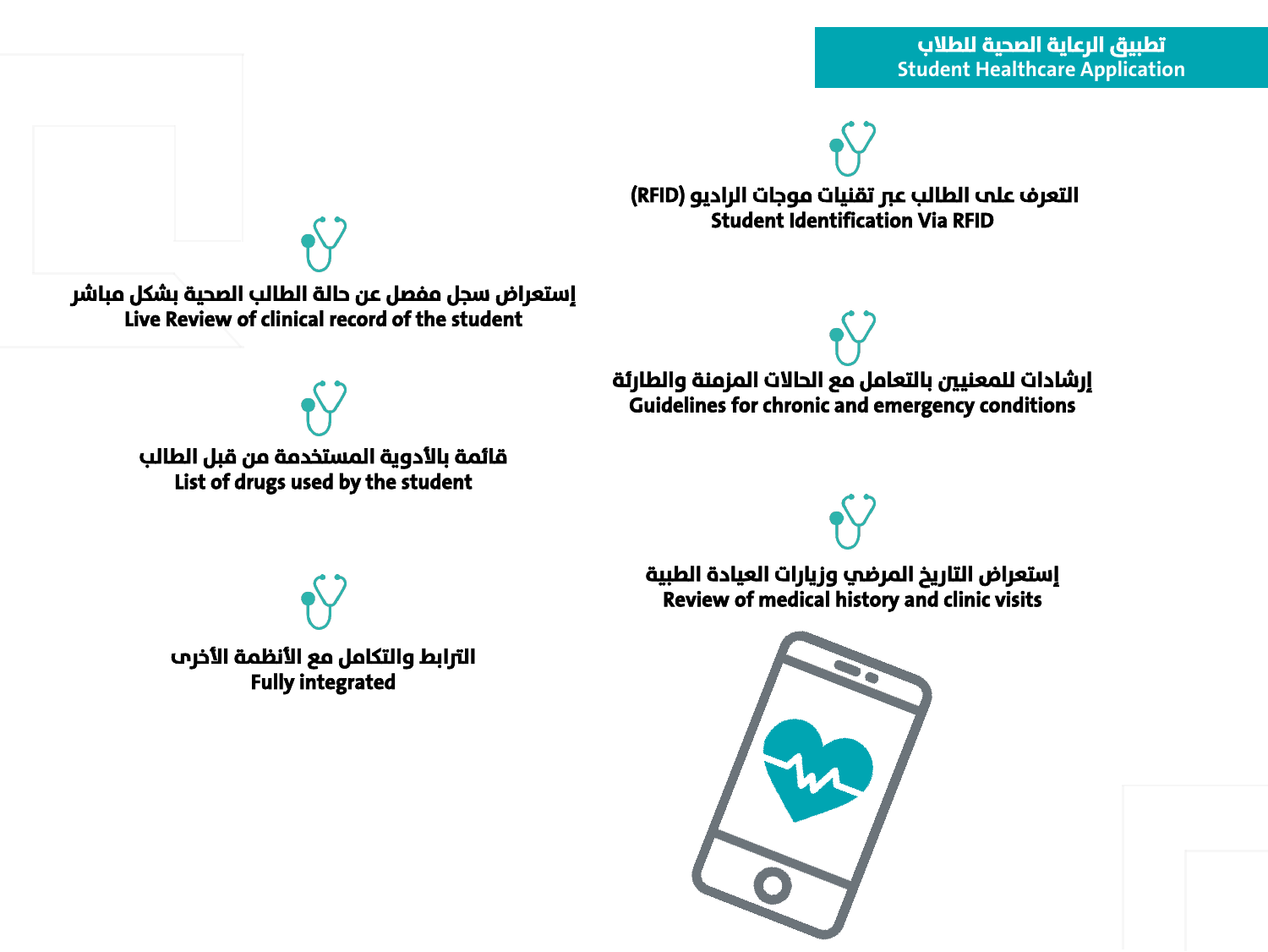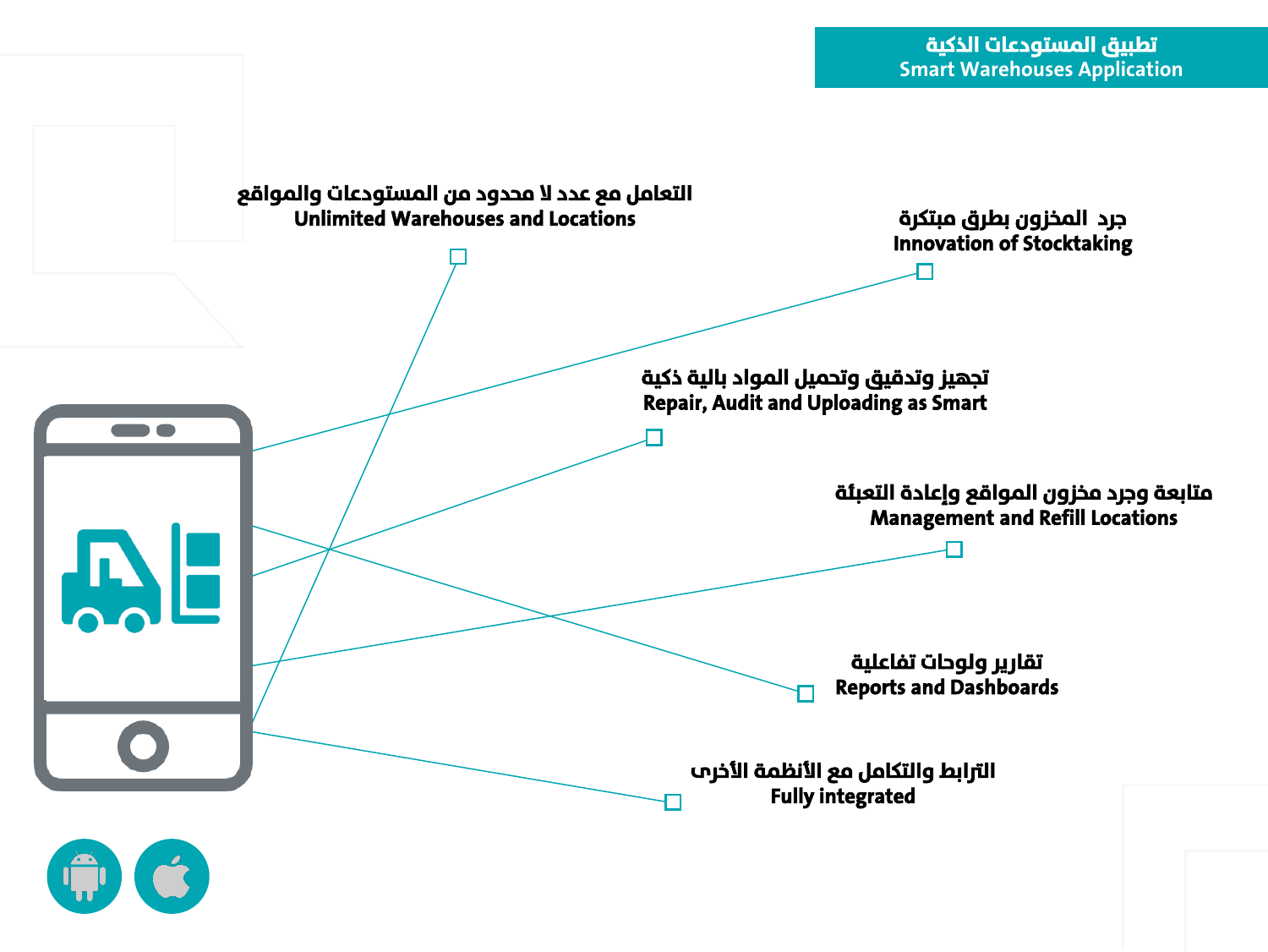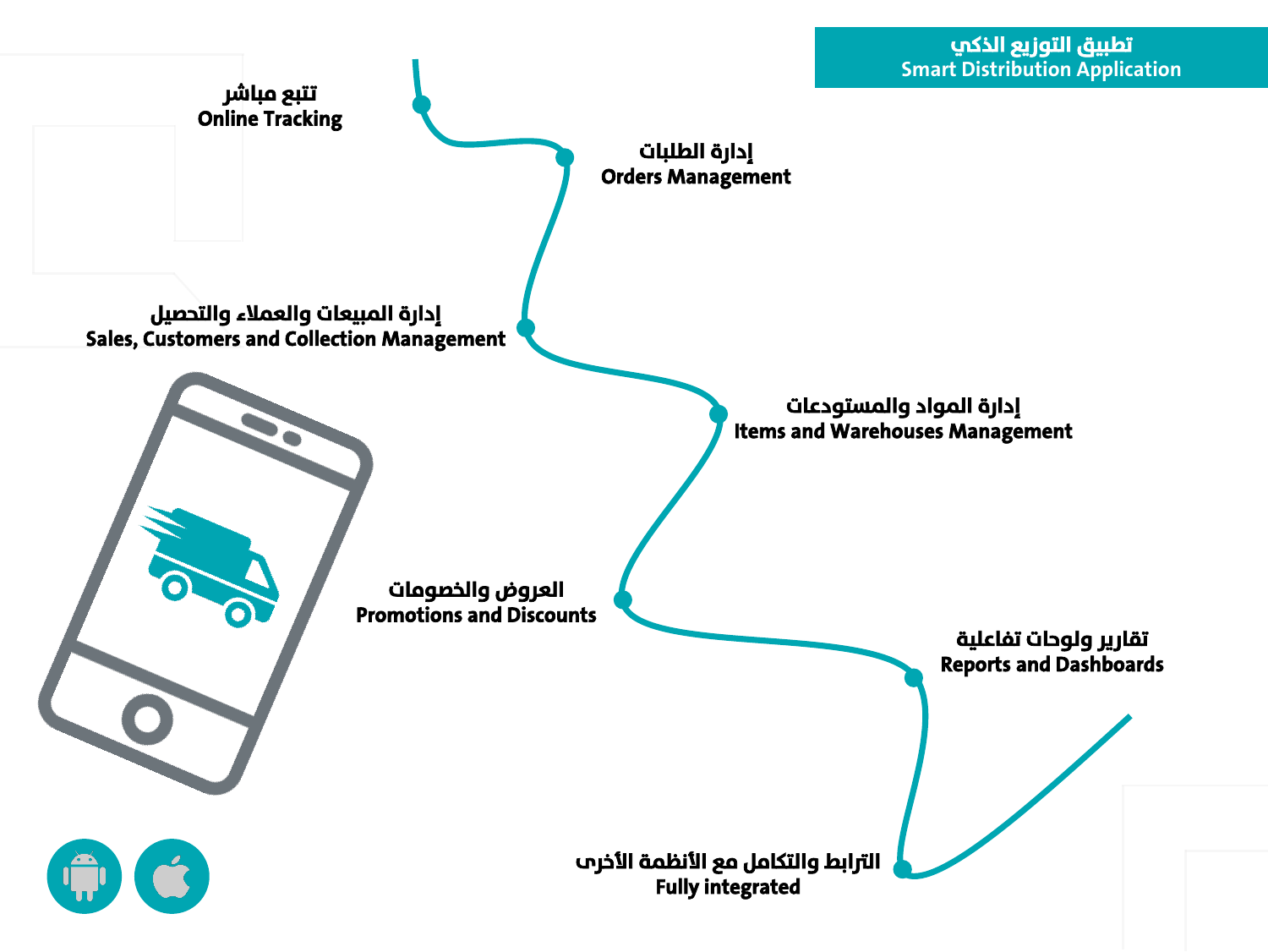